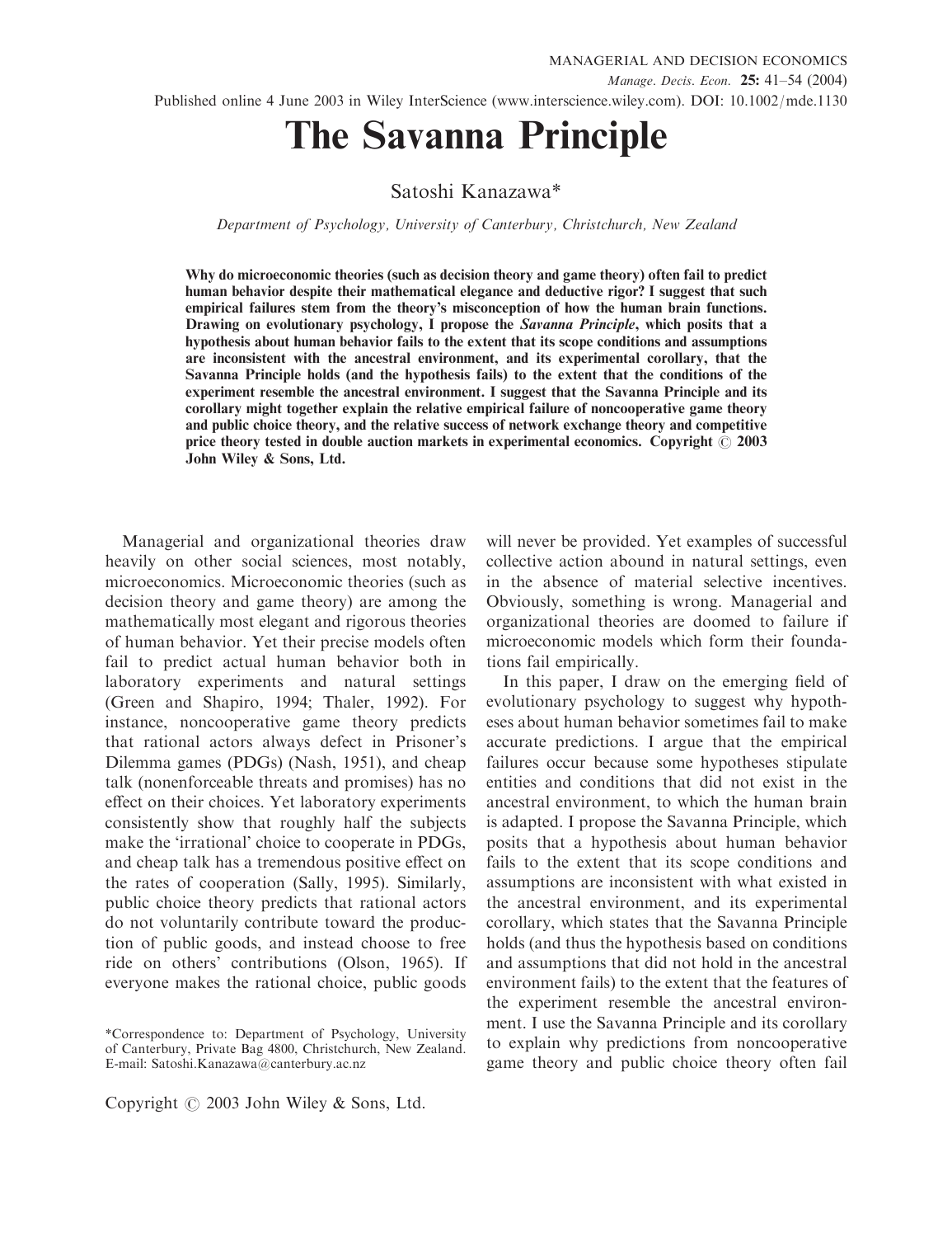empirically, while predictions from network exchange theory in sociology and competitive price theory fare better.

I concentrate in this paper on the relative success and failure of microeconomic theories only for illustrative purposes. Their empirical success and failure are relatively easy to assess because they make such precise predictions (usually expressed as mathematical models). However, my contention is a general one; it applies to all theories of human behavior from any perspective. The Savanna Principle and its experimental corollary can suggest which hypotheses about human behavior can make accurate predictions, and why.

# PRINCIPLES OF EVOLUTIONARY **PSYCHOLOGY**

Compared to other social scientists, economists are more open to 'evolutionary theory,' evinced, for instance, by the inception of the Journal of Evolutionary Economics in 1990. Most of the articles appearing in this journal, however, as well as other work by economists on 'evolutionary theory,' deal with the evolution of game strategies, institutions, organizational forms, and other nonbiological entities (Gintis, 2000; Hannan and Carroll, 1992). With the notable exceptions of Ben-Ner and Putterman (2000), Frank (1987, 1988), Hirshleifer (1988, 1998), and Rubin (2002; Rubin and Somanathan, 1998), economists on the whole have not incorporated the emerging field of evolutionary psychology (EP) and its central concern with evolved human nature. Some of the genuinely evolutionary psychological contributions to economics have been by noneconomists (Cosmides and Tooby, 1994; Rogers, 1994). Because EP is a very new field and economists are unlikely to be familiar with it, I will first explain its foundational principles before I discuss how insight from EP can help us figure out why (and which) microeconomic hypotheses fail. More comprehensive introductions to EP include Barkow, Cosmides and Tooby (1992), Buss (1999), Cartwright (2000), Ridley (1993) and Wright  $(1994)$ . Markóczy  $(1998)$  provides an excellent introduction to EP's relevance and application to managerial and decision economics.

EP seeks to discover universal human nature, which is a collection of domain-specific psycholo-

gical mechanisms. A psychological mechanism is an information-processing procedure or decision rules that evolution by natural and sexual selection has equipped humans to possess in order to solve a particular adaptive problem (a problem of survival or reproduction). Unlike decision rules in decision theory or game theory, however, psychological mechanisms mostly operate behind and beneath our conscious thinking. Evolved psychological mechanisms produce values and preferences, which rational actors then pursue within their constraints, and they also engender emotions (Ben-Ner and Putterman, 2000; Kanazawa, 2001; Rubin, 2001a).

EP is premised on two broad generalizations. The first generalization, to put it bluntly, is that there is nothing special about Homo sapiens. To put it more precisely, 'certainly we are unique, but we are not unique in being unique. Every species is unique and *evolved* its uniqueness in adaptation to its environment. Culture is the uniquely human way of adapting, but culture, too, evolved biologically' (van den Berghe 1990, p. 428). Human beings are just like other animal species (Maryanski and Turner, 1992), and all the laws of nature, in particular, the laws of evolution by natural and sexual selection, apply equally to humans as they do to other species. The second broad generalization is that there is nothing special about the brain as a human body part; it is just like the hand or the pancreas or any other body part. Just as a long history of human evolution has shaped the hand or the pancreas to perform a specific function, so has the evolution shaped the human brain to perform certain tasks (solving adaptive problems).

The second generalization leads to a very important implication of EP. Just as the basic shape and functions of the hand and the pancreas have not changed since the end of the Pleistocene epoch about 10 000 years ago, the basic functioning of the brain has not changed very much in the last 10 000 years. The human body (including the brain) evolved over millions of years during the Pleistocene epoch in the African savanna where humans lived during most of this time (Maryanski and Turner 1992, pp. 69–90). This environment-African savanna where humans lived in small bands of fifty or so related individuals as hunter-gatherers-is called the environment of evolutionary adaptedness (EEA)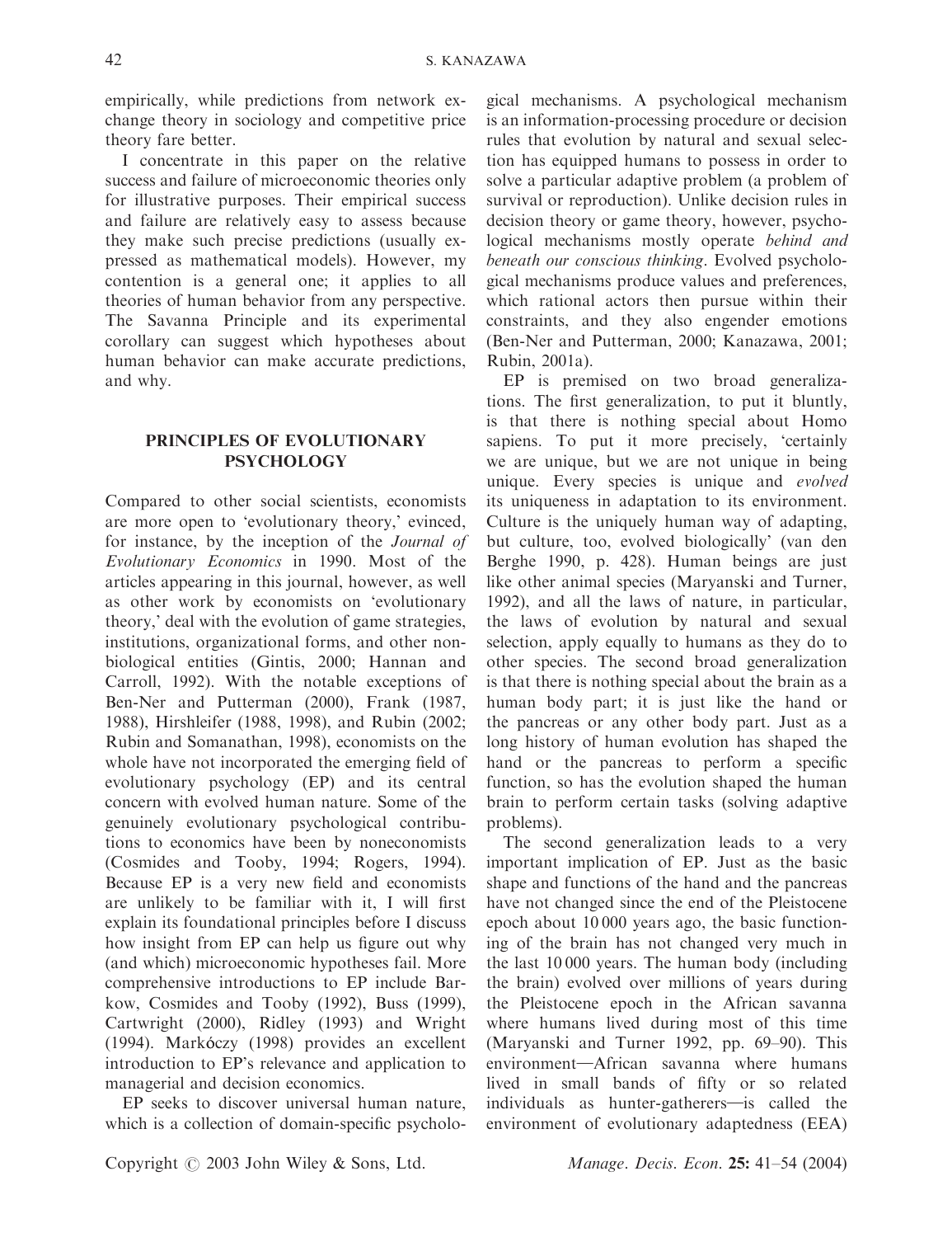(Bowlby, 1969) or ancestral environment, and it is to the EEA that our body (including the brain) is adapted.

EP strongly rejects the view of the human mind as tabula rasa, and avers instead that it is contentrich and biased. The human brain, and all of its psychological mechanisms, are adapted to the EEA and are therefore biased in favor of viewing and responding to the world as if it were still the EEA. The psychological mechanisms we possess in our brain today are still the same psychological mechanisms that we possessed in the EEA, just as our hand and pancreas are still the same as they were 10 000 years ago. It is not impossible to overcome this bias through conscious effort, but it is often difficult. This is why we still respond to sweets and fats today as if we still lived in the EEA where such high-calorie foods were rare and malnutrition was an imminent problem for survival, and we have the strong urge to consume a large quantity of sweets and fats (even though many of us can consciously overcome the urge) (Barash 1982, pp. 144–147). It is my contention that the human brain has unconscious difficulty comprehending and dealing with entities and situations that did not exist in the EEA.

For instance, one of the entities that we know for sure did not exist in the EEA is television. The fundamental principles of EP would therefore imply that humans have difficulty recognizing and dealing with TV. This indeed appears to be the case. People who watch certain types of TV shows are more satisfied with their friendships, just like they are if they have more friends or spend more time socializing with them in real life. It appears that the human brain has difficulty distinguishing between real friends and imaginary ones they see on TV, because it did not exist in the EEA (Kanazawa, 2002). It is this fundamental observation, that our brain and its psychological mechanisms are strongly biased to view and respond to the environment as if it were still the EEA, which leads to the Savanna Principle.

It is true, as critics of EP often point out, that the EEA, tens of thousands of years past, is not directly observable. We can make inferences about it, based both on archeological records and ethnography of contemporary hunter-gatherer societies, but it is unlikely that we will ever know all the details of the EEA. It is therefore impossible for us to draw all the implications of the above observation for our current social behavior.

However, there are certain things about our ancestral life in the EEA that we know reasonably well. We know that our ancestors lived in small bands not exceeding 200 individuals; they did not live in a metropolis where everybody can be anonymous. We know that all communications between people in the EEA were direct and faceto-face; they did not have telephones, computers or even writing that allowed them to communicate without facing each other. It is my suggestion in this paper that these few facts that we know about the EEA are sufficient to use the Savanna Principle to figure out which hypotheses about human behavior are likely to fail and why.

## THE SAVANNA PRINCIPLE

Because the human brain is unconsciously biased to view the environment as if it were still the EEA, any scientific theory that does not take this bias into account is unlikely to predict human behavior accurately. Stated affirmatively and straightforwardly, the Savanna Principle states that a reasonable hypothesis about human behavior succeeds to the extent that its scope conditions and assumptions are consistent with the EEA. By 'reasonable', I mean that the hypothesis is logically derived from other established principles of human behavior. Being consistent with the EEA does not guarantee that the hypothesis will accurately predict human behavior, but being inconsistent with the EEA will likely lead to its failure.<sup>1</sup> My entire discussion of the Savanna Principle in this paper stipulates a ceteris paribus condition, and assumes that the hypothesis in question does not fail on other grounds.

Because very few theories outside of EP posit scope conditions and assumptions that are consistent with the EEA, however, and because my focus here is microeconomic theories, none of which specifically incorporates EP, it might be more useful to state the Savanna Principle negatively, as follows:

The Savanna Principle: A reasonable hypothesis about human behavior fails to predict it accurately to the extent that its scope conditions and assumptions are inconsistent with the EEA.

I will now use the Savanna Principle to suggest why some predictions from game theory and public choice theory fail.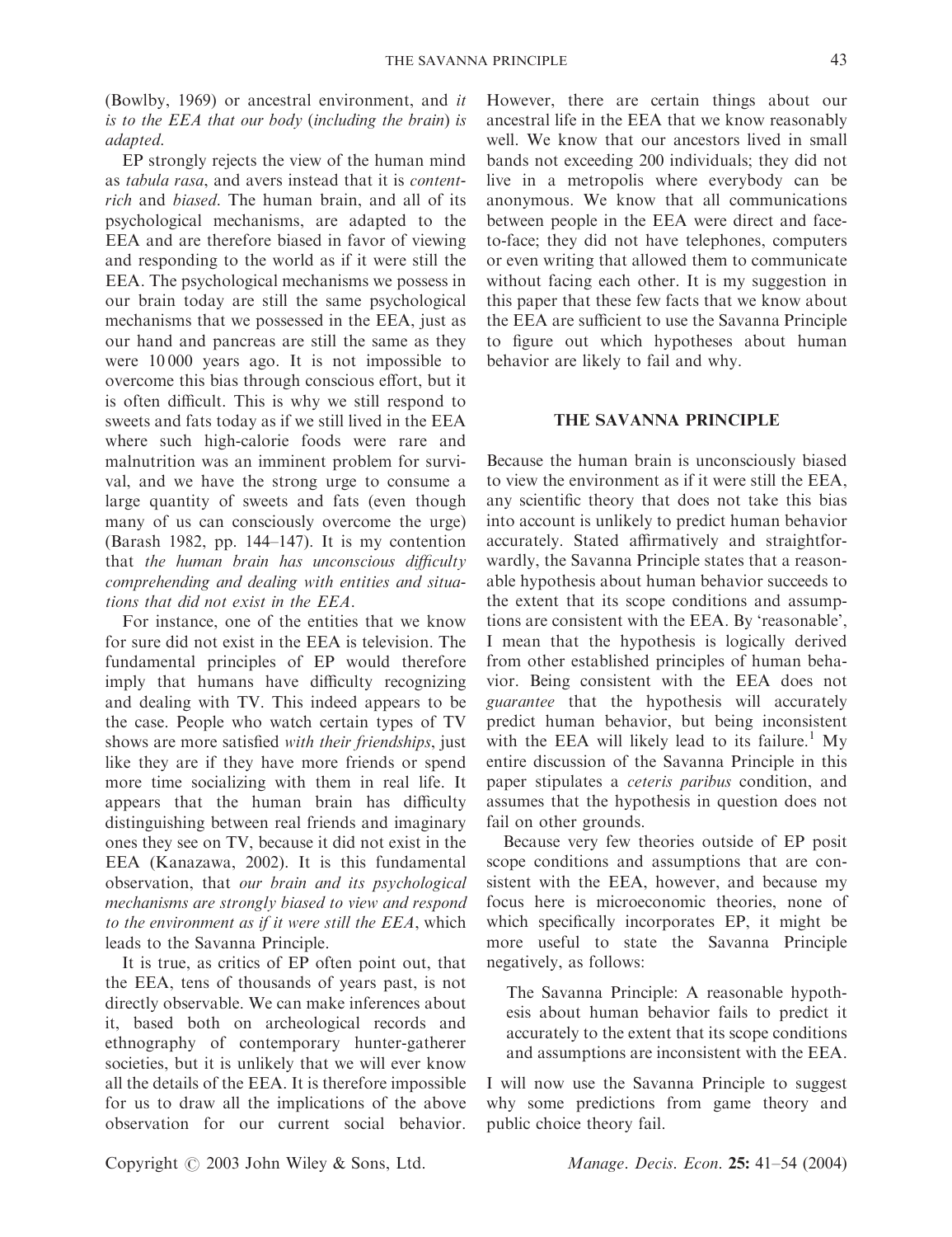## Prisoner's Dilemma

In PDGs, defection strictly dominates cooperation. No matter what the other player chooses, each player is better off defecting than cooperating. Mutual defection, which is collectively the worst outcome, thus becomes a Nash equilibrium, from which neither player has any incentive to deviate unilaterally (Nash, 1951). In both one-shot and finitely repeated PDGs, mutual defection is the only Nash equilibrium. Noncooperative game theory therefore predicts that all rational players choose to defect, and mutual defection is the only possible collective outcome. Since cheap talk (nonenforceable threats and promises) does not alter the players' payoffs and payoffs are the only determinants of behavior, the theory also predicts that communication among the players has no effect on their choices.

That is not how all human subjects behave, however. In a comprehensive review of the experimental literature on PDGs, Sally (1995) concludes that roughly half  $(47.4\%)$  of all subjects in 130 different experiments published in 37 studies make the 'irrational' choice to cooperate. Further, of all the factors considered by experimentalists in 35 years, cheap talk probably has the largest positive effect on cooperation. Experimental subjects are significantly more likely to cooperate when they can communicate with each other before and during the experiment, and exchange promises and threats with each other, even though such promises and threats are not enforceable by the rules of the game.

There are two anomalies here. Both what Sally (1995, pp. 70–72) calls the 'strong self-interest hypothesis' (No rational actor will ever cooperate in PDGs) and 'weak self-interest hypothesis' (Only factors that change the players' objective payoffs at the margin affect their choice) derived from noncooperative game theory fail. A large number of subjects do choose to cooperate, and cheap talk does have a positive effect on cooperation. What is wrong here?

One of the key assumptions in noncooperative game theory is that the two (or more) players of PDGs are completely anonymous. Experimentalists go to great lengths to make sure that their subjects do not meet before, during and after the experiment. The experimental design guarantees the anonymity of the subjects. It is this complete anonymity, and thus the impossibility of knowing future interactions, that partly lead to the prediction that defection is the only rational choice and that cheap talk has no effect on cooperation. For if the subjects knew the identities of each other, then there will be other considerations besides the payoffs from the game. Subjects may fear retaliation (physical or otherwise) from the other players when they defect on them or when they do not honor their promises to cooperate (however non-enforceable within the rules of the experiment). They may fear that defection or breaking promises might ruin actual or potential friendship or acquaintanceship, that it might engender 'bad feelings' between them. They may fear that their reputation might be ruined if they are perceived as selfish defectors or as someone who doesn't keep their promises. Complete anonymity between subjects guarantees that none of these considerations are relevant for their utility calculations.

However, it is likely that no such complete anonymity existed in the EEA. As our ancestor during the Pleistocene epoch, you lived in a small band of 50 to 200 individuals, where everybody knew everybody else. Further, the only way for you to communicate and interact with others in the EEA was to face them directly. There were no anonymous means to communicate or interact. So whatever choice you made in interpersonal relations was known at least to your partner, who knew who you were, if not to everyone else in the band. If you defected on Og or didn't keep your promise with him, he would likely tell everyone in the band that you were an untrustworthy cheater, probably after he beat you up first. Complete anonymity, which is an integral assumption in noncooperative game theory, probably did not exist in the EEA, and the human brain, biased to perceive the environment as if it were still the EEA, cannot quite comprehend such a thing.

Another integral assumption in noncooperative game theoretic prediction of mutual defection in one-shot PDGs is noniteration. Rules of the game in one-shot PDGs stipulate that the two or more players meet only once to make their choices (either cooperation or defection) and they will never meet again. (Complete anonymity helps guarantee it.) Noniteration is integral to the prediction of mutual defection, because Axelrod (1984) has demonstrated that mutual cooperation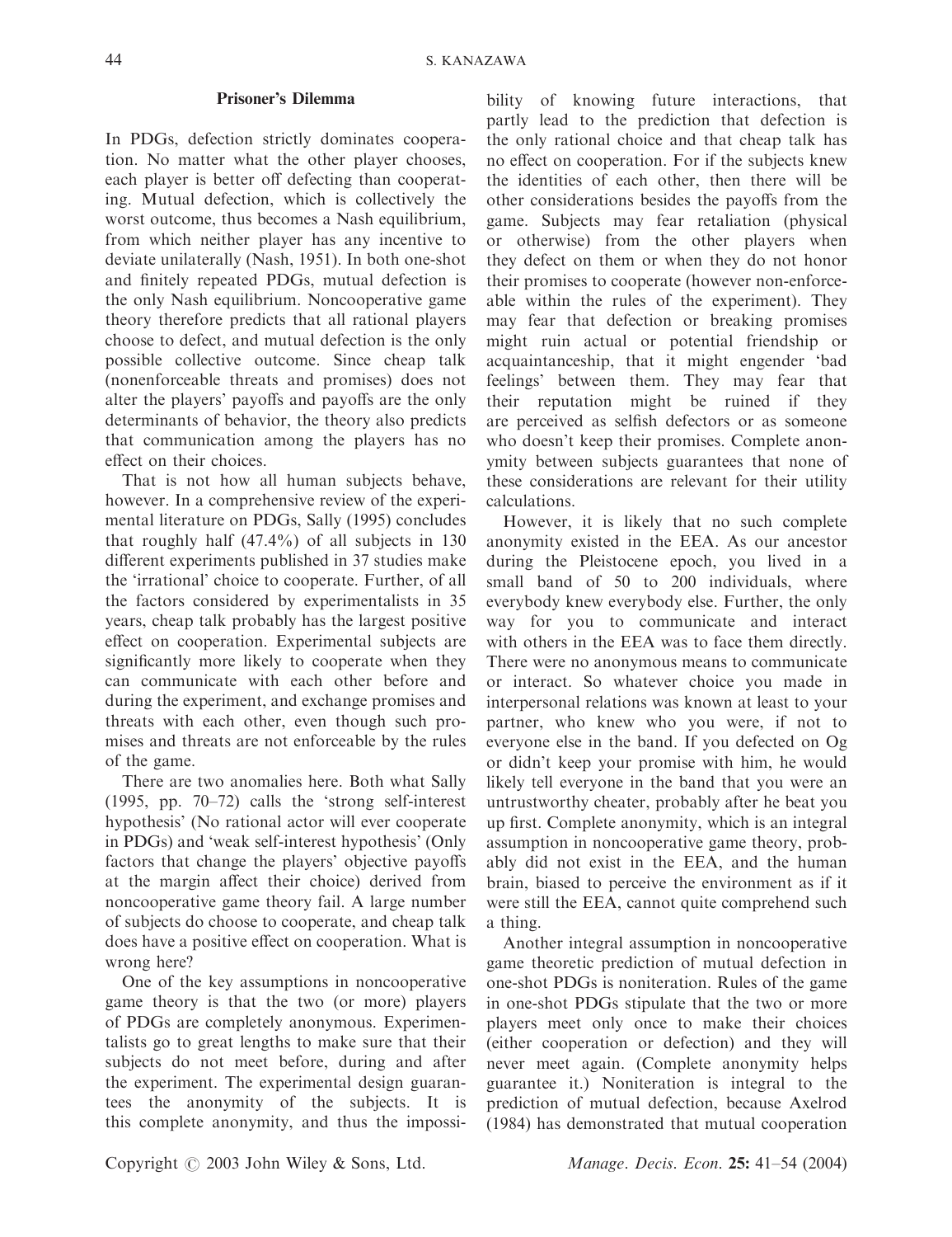becomes rational and a sustainable Nash equilibrium when the same players meet repeatedly and indefinitely, and they play Tit-for-Tat or other contingent strategies.

Once again, this assumption of noniteration probably did not hold in the EEA. As our ancestor, your social world was limited to others in your band and possibly in the neighboring bands. For the most part you interacted with the same people your entire life (although occasional outmigration might have been possible). Just as you could not have complete anonymity in the EEA, you could not have a 'one-shot' interaction with anyone with no possibility of iteration. Every interaction in the EEA was likely an indefinitely repeated game. The Savanna Principle explains why a hypothesis based on the assumptions of complete anonymity and noniteration—the prediction that everyone will defect in PDGs-fails. If there were no complete anonymity or impossibility of future interactions, then cooperation and honoring promises you make in cheap talk suddenly become rational.

In a recent article, Kiyonari et al. (2000) present an alternative evolutionary psychological explanation for cooperation in one-shot PDGs. They argue that individuals possess 'social exchange heuristic', which compels them to play PDGs as if they were Assurance games. In PDGs, unilateral defection is preferable to mutual cooperation; in Assurance games, mutual cooperation is preferable to unilateral defection. Individuals playing Assurance games, unlike those playing the PDGs, are therefore motivated to cooperate as long as the other player also cooperates. Now what transforms the PDGs into Assurance games in the minds of many individuals? Infinite iteration. It is only with the infinite iteration and the use of contingent strategies such as Tit-for-Tat that PDGs are transformed into Assurance games, and mutual cooperation becomes preferable to unilateral defection. Kiyonari et al. (2000) argue that individuals have the social exchange heuristic which assumes that all games are infinitely iterated (and are therefore Assurance games rather than PDGs), because that was the nature of social exchange in the EEA. Their theory of social exchange heuristic and their experimental data are therefore perfectly consistent with the Savanna Principle.

## Collective Action

Collective action purports to provide public goods. Unlike private goods, public goods, once provided, are nonexcludable (both contributors and noncontributors to their production can consume them) and have jointness of supply (consumption by some does not decrease the amount left for others to consume). Rational actors therefore have no incentive to contribute voluntarily to the provision of public goods. They can free ride on others' contributions and consume the public goods when they are provided (since free riders cannot be excluded from consumption). If everyone makes the rational decision, however, no one will contribute toward the provision of public goods, and they will never be produced (Olson, 1965). Public choice theory predicts that all rational actors free ride, and hence public goods will never be provided. This is the essence of the collective action problem. Benefits of collective bargaining and industrial action are examples of public goods relevant to managerial and organizational economics.

Contrary to theory, however, public goods are routinely provided, both in laboratory experiments and in natural settings. While the level of provision is often less than optimal, subjects do contribute their private resources toward the production of public goods in laboratory experiments (Ostrom, 1998). In natural settings, examples of successful collective action abound, from worker strikes to political protests to consumer boycotts to nationalist movements. Why do individuals participate in such collective action when the benefit (be it higher wages or political change or safe consumer goods or ethnic independence) cannot be excluded from free riders who do not participate?

An integral assumption in public choice theory is that the collective action is large, involving thousands or millions of people. The large scale of the collective action leads to two conditions: anonymity of individual choices and negligibility of each actor's contribution. Because it involves a large number of actors, each actor's choice to cooperate or defect is not known to others (this is institutionally guaranteed in some collective actions, like voting in democratic societies), and each actor's contribution makes a negligible difference to the collective outcome. Nobody knows whether you contributed or defected, and your contribution or defection makes very little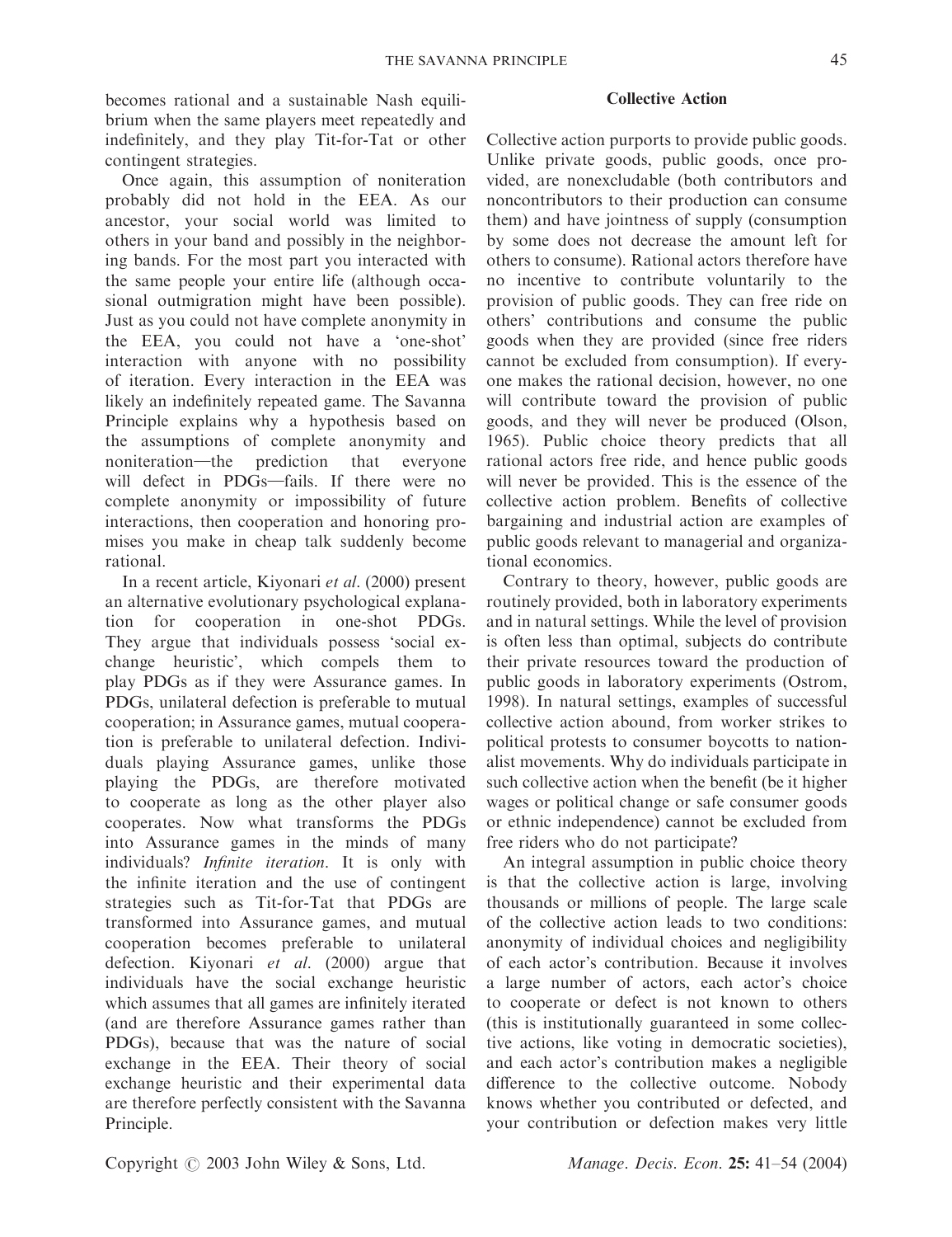difference to whether the collective action succeeds or fails.

It is likely that any collective action that took place in the EEA was small in scale (Rubin, 2001b). Thus neither consequence of large collective action (anonymity and negligibility of individual contribution) probably existed in the EEA. Whether you participated in an coordinated effort to hunt big game or collective childcare arrangement was immediately known to everyone else in the band. And your contribution made a significant difference to the collective outcome, when there were only dozens of actors at most. Whether or not the hunt became successful, and as a consequence you and your family ate animal protein that day, could crucially depend on how much effort you, personally, put into the coordinated hunting. It becomes rational to contribute to collective action when your individual share of the public goods approaches or exceeds your individual contribution toward their production, especially when others with whom you spend your entire life know whether or not you contributed. The human brain, adapted to the EEA, may still respond to many instances of collective action, however large in scale, as if they involved only dozens of people, and thus it might be rational to contribute (Rubin, 2001b).

# Counterexample: Network Exchange Theory

So far I have discussed how the Savanna Principle can explain why some hypotheses about human behavior fail by not taking the EEA into account, and used noncooperative game theory and public choice theory as examples. Both theories are often tested (and at least partially disconfirmed) in laboratory experiments. Despite rigorous controls that laboratory experiments allow, hypotheses derived from these theories often prove relatively unsuccessful, consistent with the Savanna Principle.

Another theoretical perspective, network exchange theory in sociology, provides a sharp contrast. Network exchange theory originates with the work of Emerson (1962, 1972a, 1972b), and explains actors' behavior in terms of their power inherent in their positions (nodes) in exchange networks. Holding the value of resources constant, actors have more power (and can thus bring about more favorable outcomes for themselves) if they have more exchange partners who themselves have

fewer alternatives. Molm (1997) and Willer (1999) provide excellent reviews of network exchange theory. Its most fruitful application to managerial and organizational theory is Burt's (1992, 2000) structural holes theory, which predicts that those in corporate organizations who occupy structural holes (network nodes that are connected to other nodes that are themselves not connected) have social capital because they can function as information brokers within the organization. His data show that employees and managers who occupy such structural holes tend to be promoted faster.

Unlike noncooperative game theory and public choice theory, hypotheses derived from network exchange theory are usually confirmed by experimental data, often very precisely, down to the decimal point. While there are minor differences in various theories within this perspective (Skvoretz and Willer, 1993), hypotheses derived from all of them are quite successful by the social science standards. Due largely to its formal models and standardized experimental procedures, network exchange theory is probably one of the very few fields in social sciences that qualifies as what Collins (1994) calls 'high-consensus, rapid-discovery' science, reminiscent of natural sciences.

Network exchange theory is similar to noncooperative game theory and public choice theory in that it conceives of the actor as rational, purposive and self-interested. It is also similar to them in its degree of formalization and its frequent use of laboratory experiments for testing hypotheses. If network exchange theory is similar to noncooperative game theory and public choice theory in its assumptions about the actor, deductive mathematical models, and preferred method of testing, why is it so much more empirically successful than them? From the perspective of the Savanna Principle, the answer may lie in the extent to which the scope conditions and assumptions of network exchange theory are consistent with conditions that prevailed in the EEA.

The single most important predictor of behavior in network exchange theory is power. Actors who find themselves in certain structural locations in networks have more power than those in other structural locations. When more powerful actors interact with less powerful actors, the former can obtain outcomes that are more favorable to them than to the latter. Actors' structural power is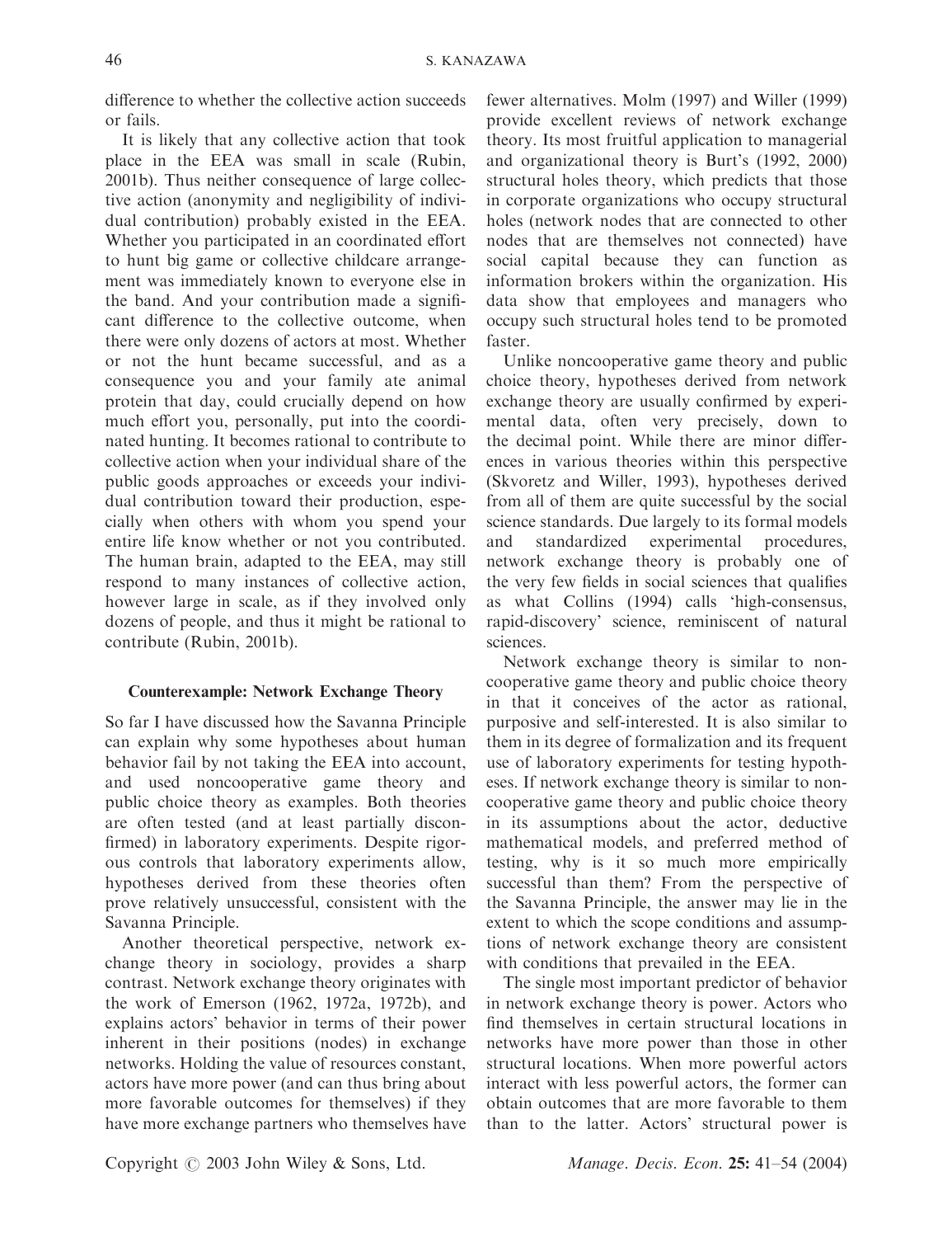inversely determined by their dependence on others, and dependence is in turn determined inversely by the number of potential exchange partners and directly by the value they place on the resources that their exchange partners possess (Emerson, 1962). Actors are more dependent on their exchange partners to the extent that they have fewer alternative exchange partners (fewer network ties to others) and that they place greater value on the resources that their exchange partners hold. The more dependent the actors are on others, the less power they have over them. These are the basic principles of network exchange theory.

Note that none of these assumptions appear inconsistent with the EEA. Our ancestors most probably exchanged resources with each other. Some had more exchange partners (more network ties to others) than others, and as a consequence were less dependent on and exercised more power over others. Unlike noncooperative game theory or public choice theory, hypotheses derived from network exchange theory do not presume complete anonymity among actors or a large group size. If they required complete anonymity among actors, then they would have to predict that actors do not exercise power over others in face-to-face interactions. They would not predict, for instance, that the most popular girl in high school (who can get many dates) can get more out of her dates than the least popular girl (who can get few dates), or that a job candidate with many offers can extract a more favorable contract than one with few offers. However, these predictions are perfectly consistent with network exchange theory. None of the French or American corporate managers Burt (2000) studies are anonymous to each other within their firms.

One of the network exchange theories that Skvoretz and Willer (1993) test is Bienenstock and Bonacich's (1992) core theory based on cooperative game theory. In stark contrast to noncooperative game theory, which explains strategic choices of individuals, cooperative game theory (Kahan and Rapoport, 1984) models coalition formation. Within cooperative game theory, all agreements are enforceable and anonymity is not necessary, reflecting the conditions that probably prevailed in the EEA more accurately than noncooperative game theory. The Savanna Principle can therefore explain why cooperative game theory makes more accurate

empirical predictions about human behavior than noncooperative game theory.

None of the integral scope conditions and assumptions of network exchange theory are inconsistent with what prevailed in the EEA. Hypotheses derived from network exchange theory would probably have been successful in the EEA, while those derived from noncooperative game theory and public choice theory would not have been. Perhaps the strongest indication for this is that network exchange theory has been tested and supported with nonhuman primate species (Maryanski, 1987; Maryanski and Ishii-Kuntz, 1991). It is therefore likely that scope conditions and assumptions of network exchange theory held true even before the EEA in the evolutionary history of primates, before our ancestors were human.

# Counterexample: Competitive Price Theory in Double Auction Markets

Another theory that is even more empirically successful than network exchange theory is competitive price theory tested in double auction markets in experimental economics (Smith, 1962, 1964). In a typical double auction experimental market, there are several sellers and buyers. Each seller has a certain units of commodity to sell on the market, and each buyer has a certain units of the same commodity to buy. The cost of each unit of the commodity can vary between the sellers, and the value of each unit of the commodity can vary between the buyers. When an auction period begins, each seller posts an 'ask' (asking price), and each buyer posts a bid. Sellers successively lower their asks, and buyers successively raise their bids, until there's a match between an ask from a seller and a bid from a buyer, at which point they enter a binding contract. The auction period ends either when the sellers sell all the units they want to sell, or the buyers buy all the units they want to buy.

Double auction markets function so well that their mean efficiency in various experiments range from 95 to 100% (Davis and Holt, 1993, p. 136, Table 3.4; Holt, 1995, p. 371, Table 5.2). In other words, 95–100% of theoretically possible surplus is actually extracted by buyers and sellers in double auction experimental markets. In fact, double auction markets are so efficient that they serve as benchmarks against which the performance of all other market institutions is evaluated.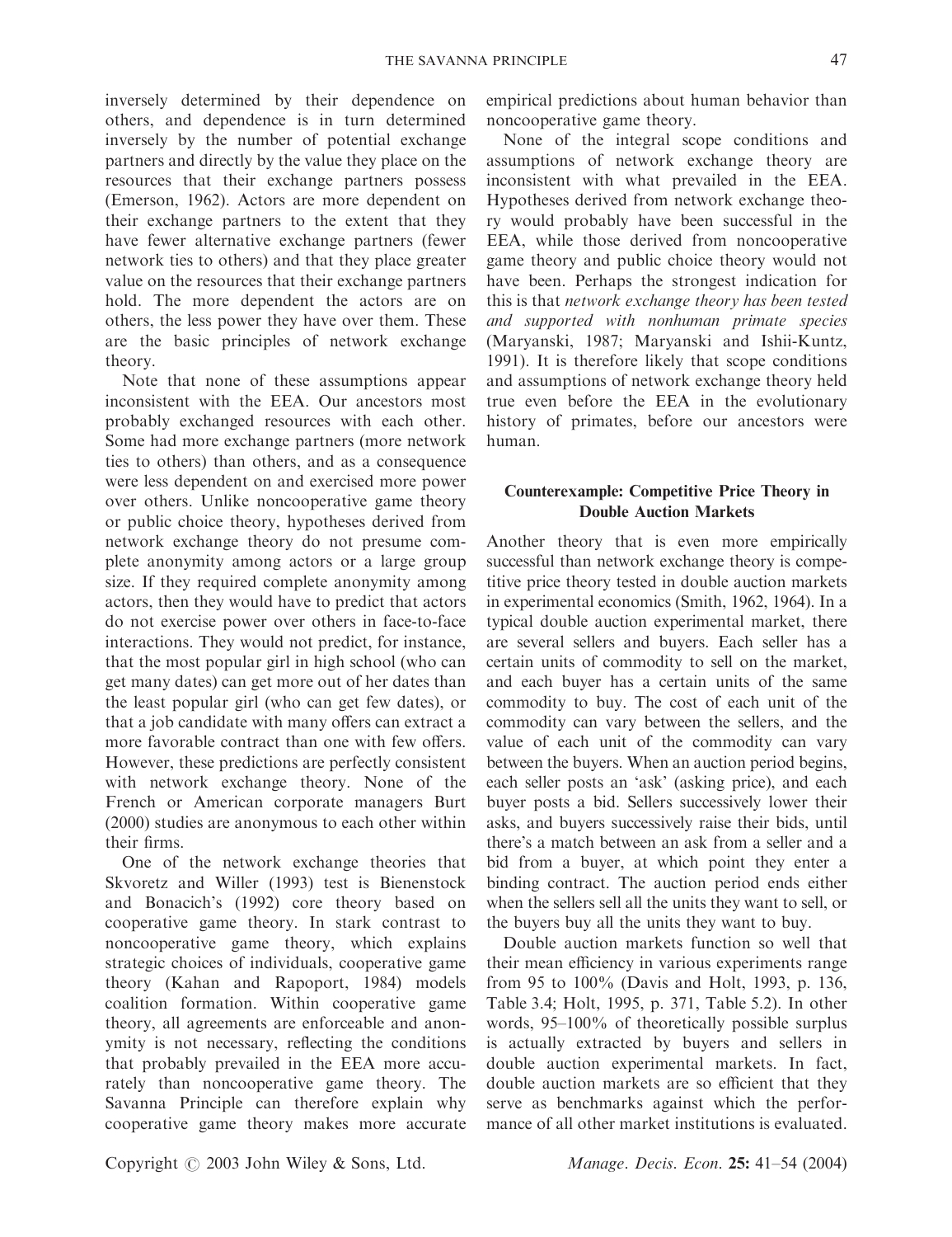Why are double auction markets so efficient? Competitive price theory, which these experimental markets are designed to test, rests only on a few fundamental economic concepts: Demand, supply, value, and cost. These four parameters are sufficient to compute the competitive price for any market. None of these concepts were absent in the EEA, and thus violate the Savanna Principle. Even in the EEA, some goods were in greater demand (food) than others (flowers). Some goods were in greater supply (berries in season) than others (berries out of season). Some goods had inherently greater value to people (sharp spears) than others (dull spears). Some goods were inherently more costly to produce (meat of large game) than others (meat of small game). In their economic exchange, our ancestors would have demanded or offered more for inherently more valuable or costly goods than for inherently less valuable or costly goods, and they would have demanded or offered more for goods in greater demand or in shorter supply. Our ancestors would have made as good subjects for double auction experimental markets (once they overcome the language barrier) as sophomores at California Institute of Technology or the University of Arizona.

It is important to note that, while double auction markets in experimental economics (like experiments testing network exchange theory) are often conducted via computers and thus participants in these experiments remain anonymous, neither computerized (indirect, non-face-toface) communication nor anonymity is an integral assumption of competitive price theory ( just like they are not for network exchange theory). In fact, early double auction markets were conducted faceto-face (in what is now known as the 'oral' double auctions), and they were slightly more efficient than the computerized markets with the same parameters (Williams, 1980). Prices are also more variable and volatile in computerized double auction markets than in their oral counterparts (Davis and Holt, 1993, pp. 135–141; Williams, 1980).

Computerized and oral double auction markets function more or less the same because the equilibrium price predicted by competitive price theory depends only on demand, supply, value and cost. If computerized communication and anonymity were integral to auction markets, then one would have to predict that computerized, anonymous auctions like eBay would perform differently than face-to-face, nonanonymous auctions like Sotheby's. Disregarding for the moment that eBay typically deals with an entirely different class of commodities than Sotheby's, competitive price theory nonetheless predicts that both auction markets would reach the same equilibrium price equally efficiently.<sup>2</sup>

This is in stark contrast to noncooperative game theory and public choice theory, for which anonymity (created by their computerized experiments) is an integral theoretical assumption. Participants in face-to-face PDGs are predicted to behave differently than those in anonymous PDGs. And they do. Participants in face-to-face PDGs and similar games often experience extreme rage toward defectors and threaten them with physical violence (Bonacich, 1976, pp. 206–208; Ostrom et al., 1992). That is why anonymity is necessary. It is unlikely that participants in Sotherby's auction would threaten someone who just outbid them with physical violence if the auction was otherwise fair. The Savanna Principle predicts empirical failure only when the theory's integral scope conditions or assumptions are inconsistent with the EEA. It can therefore explain why network exchange theory and competitive price theory perform so much better empirically than noncooperative game theory and public choice theory.

Finally, a critic might argue that an alternative explanation for the success of network exchange theory and competitive price theory is the 'disciplinary' power of competition.3 In situations modeled by these theories, unlike those modeled by noncooperative game theory and public choice theory, some individuals are routinely excluded from exchange. An actor who offers less to a potential exchange partner than someone else will not be chosen for the exchange. A buyer who bids less than another buyer will not win the bid. In order not to be excluded, individuals must modify their behavior continuously until it nears efficiency predicted by theory; in other words, competition, and the possibility of exclusion, 'disciplines' the actors' behavior until it is optimal, regardless of their cognitive processes and what their brain can or cannot recognize (as the Savanna Principle posits).

While this alternative perspective can explain why network exchange theory and competitive price theory succeed in predicting human behavior precisely, it cannot explain why noncooperative game theory and public choice theory fail. In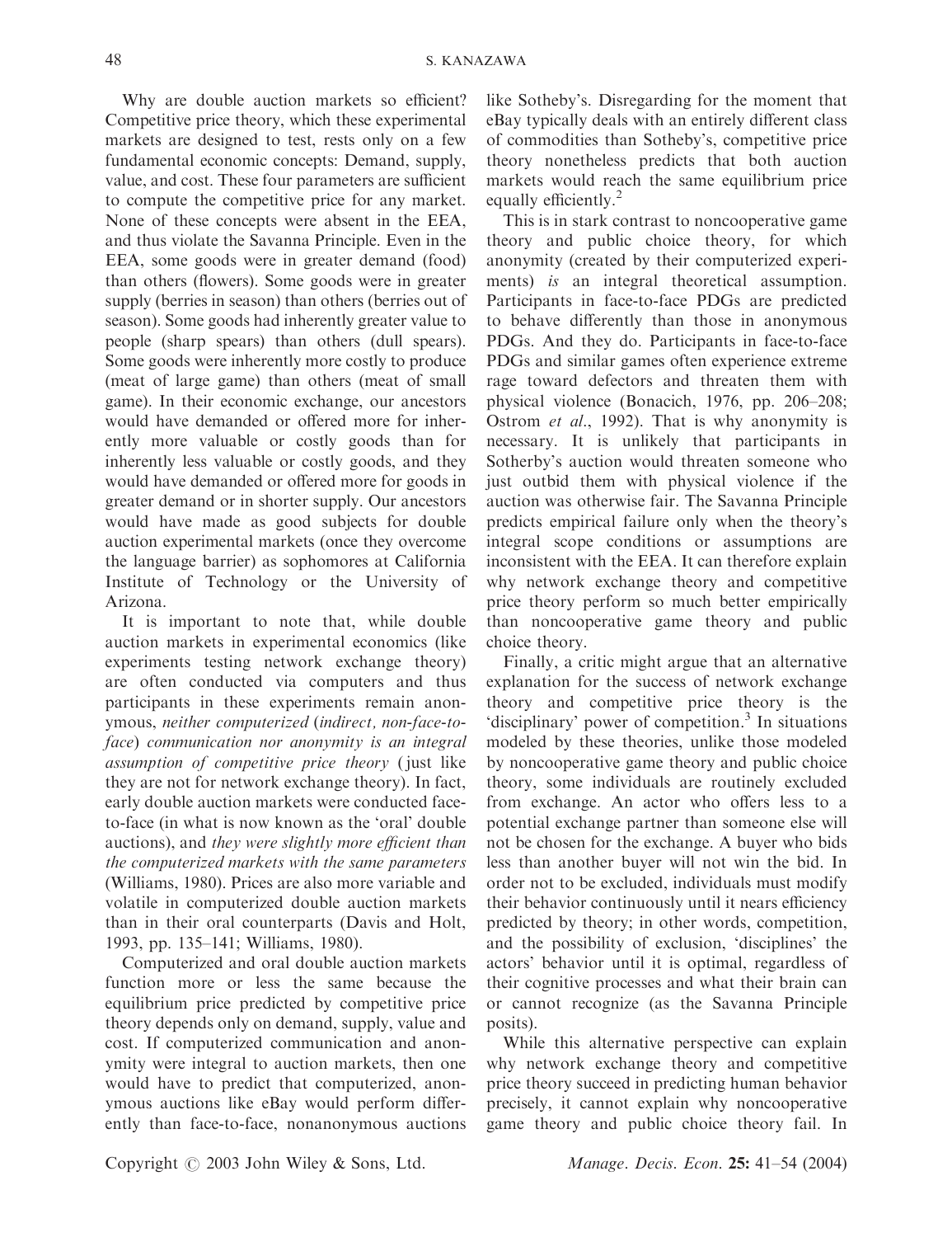contrast, the Savanna Principle can simultaneously explain why (and which) theory succeeds empirically, and why (and which) one fails. The Savanna Principle is also consistent with the fact that it doesn't seem to take much 'discipline' for inexperienced participants to reach equilibrium prices. In Smith and William's (1983) experiment, for instance, inexperienced participants reach 94.8% efficiency only after two trading periods and 100% efficiency after five. It is highly doubtful that inexperienced participants in experimental markets can reach efficiency so quickly unless their brain is already equipped with the concepts of demand, supply, value and cost.

### THE EXPERIMENTAL COROLLARY

Finally, I would like to propose an Experimental Corollary to the Savanna Principle, which predicts the extent to which the Savanna Principle holds in experimental (and other empirical) tests. Once again, put affirmatively and straightforwardly, the Experimental Corollary to the Savanna Principe stipulates that the Savanna Principle holds, and reasonable hypotheses about human behavior based on scope conditions and assumptions consistent with the EEA succeed, to the extent that the features of the experiment resemble the EEA. However, since my focus here is microeconomic theories, which are not consistent with the EEA most of the time, and since I have stated the Savanna Principle negatively above, it might help to restate the Experimental Corollary in a similarly negative fashion, assuming that the hypotheses in question are not consistent with the EEA.

The Experimental Corollary: The Savanna Principle holds, and reasonable hypotheses about human behavior based on scope conditions and assumptions inconsistent with the EEA fail, to the extent that the features of the experiment resemble the EEA.

This is because any feature of the experiment that resembles the EEA will further reinforce (albeit completely unconsciously) the human brain's bias toward perceiving and responding to the environment as if it were still the EEA. When this innate bias is reinforced by the features of the experiment, then any hypothesis that is inconsistent with the EEA will fail even more than it would if the

experiment did not reinforce this bias, and as a consequence the Savanna Principle (stated negatively) will hold even stronger.

While some features of modern business organizations, such as their large size, bureaucratic relations, and electronic means of communication, do not resemble the EEA, others, such as status hierarchies (Waldron, 1998) or the copresence of men and women (Browne, 2002) do. Thus the Experimental Corollary does not unequivocally tell us whether modern corporations provide good sites for testing microeconomic hypotheses. It all depends on which features of modern corporations become part of the context of empirical testing.

I will examine the effects of visibility and computerized cheap talk on cooperation in PDGs in order to illustrate the Experimental Corollary.

# **Visibility**

Some laboratory experiments have demonstrated that players are more likely to cooperate with each other when they can see each other in PDGs, even though they cannot otherwise communicate (Wichman, 1970). Sally's (1995) meta-analysis shows that visibility has a strong positive effect on cooperation at least for repeated games. Once again, a factor that does not alter players' payoffs influence the rates of cooperation, and the positive effect of visibility is therefore a mystery. Since noncooperative game theory predicts mutual defection in PDGs, this means that the hypothesis fails even more, and the Savanna Principle holds even stronger, when the players can see each other.

As I have repeatedly pointed out in this paper, any and all interactions and exchange relations in the EEA were most likely direct and face-to-face. Our ancestors could always see each other when they interacted. Relative to the typical experimental procedure on PDGs where the two (or more) players are isolated from each other in their own booths or rooms during the experiment, the condition of visibility, where they can see each other, resemble the EEA more. The Experimental Corollary of the Savanna Principle can therefore potentially explain why the rates of cooperation are higher when the players can see each other.

## Computerized Cheap Talk

As I discussed above, cheap talk (communication and exchange of nonenforceable promises and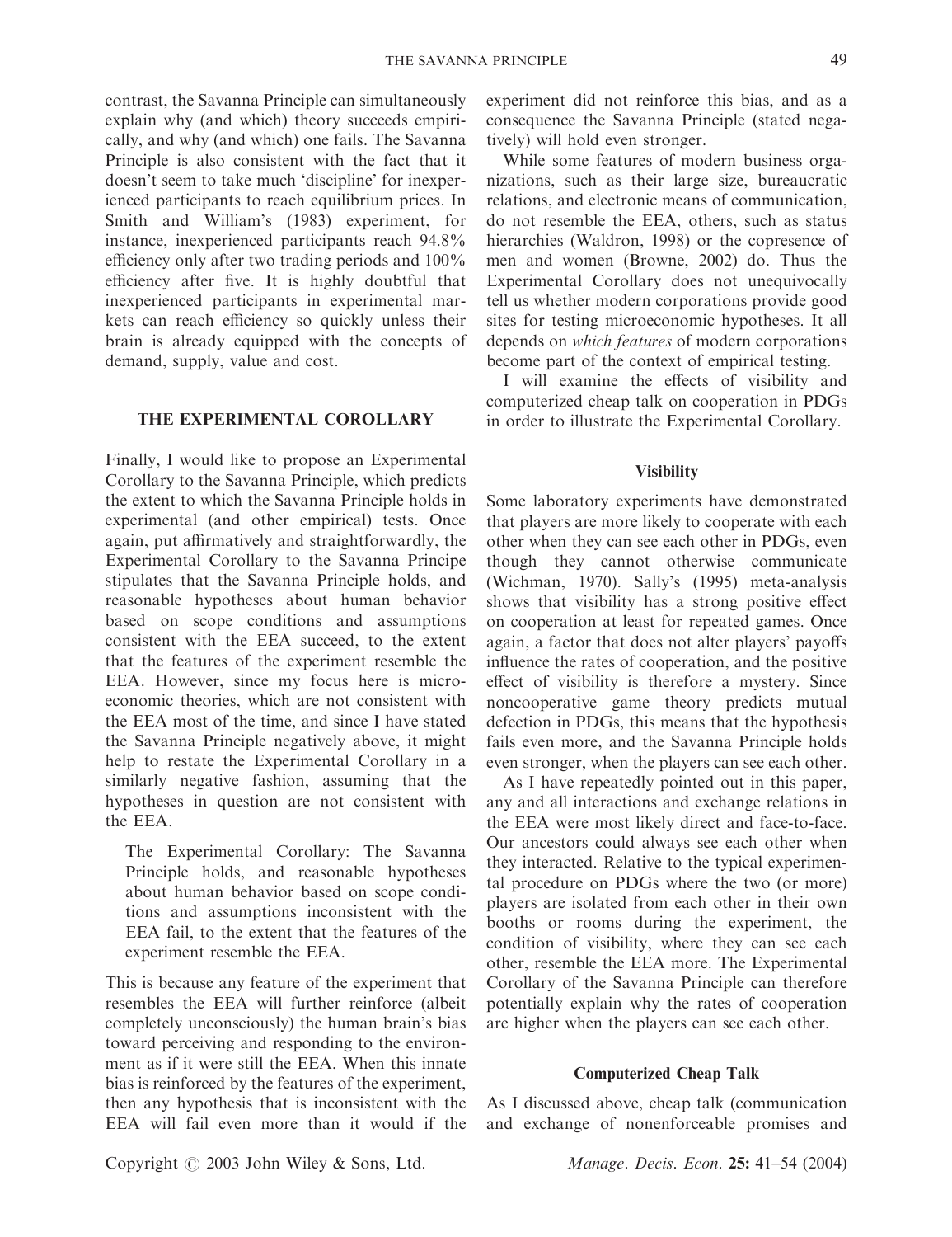threats) before and during the PDGs significantly increases the rates of cooperation. And I have suggested a potential explanation for this phenomenon in terms of the Savanna Principle above. There are necessary qualifications to this observation, however. When the experimental subjects have cheap talk by exchanging messages through computer terminals, without facing each other directly, the increase in cooperation is not as great as if the communication was face-to-face (Isaac and Walker, 1988; Sell and Wilson, 1991) or is sometimes completely nonexistent (Palfrey and Rosenthal, 1988). In other words, one of the most robust (if unexplainable within noncooperative game theory) findings in the PDG literature does not occur (or occurs to a far lesser extent) when the communication and cheap talk happen via computers. Since noncooperative game theory predicts mutual defection throughout, this means that the Savanna Principle (stated negatively), predicting the failure of the hypotheses, holds less with computerized cheap talk.

One of the very few things that we can be absolutely sure about is that there was no computerized (or otherwise nondirect) means of communication in the EEA. Thus this feature of the laboratory experiment does not resemble the EEA. Such feature does not reinforce the innate bias of the human brain to perceive and respond to the environment as if it were still the EEA, and therefore weakens the Savanna Principle. While Ostrom (1998, pp. 9–14) provides an alternative explanation for the null or weakened effect of computerized cheap talk on cooperation, it is significant to note that her explanation also relies on insight from evolutionary psychology. The Experimental Corollary of the Savanna Principle can also explain why computerized double auction markets seem to function slightly worse than oral double auction market, producing slightly lower efficiency levels and much greater price variability (Williams, 1980).

# EMPIRICAL IMPLICATIONS FOR HITHERTO UNOBSERVED PHENOMENA

Critics might argue, rightly, that I have so far used the Savanna Principle only to account for already known phenomena (although such a criti $cism$ —that my explanation is 'ad hoc'—precipiprecipitously loses force when I apply the same simple principle to explain multiple empirical anomalies in divergent domains, as I have done above). In anticipation of such criticisms, I will provide at least one empirical prediction for a (to my knowledge) hitherto unobserved phenomenon.

In the last section, I present the curious fact that, while cheap talk dramatically increases cooperation among players of PDGs (itself a vexing finding from the perspective of pure noncooperative game theory), it does not increase cooperation when players engage in cheap talk via computers. I then explain the entire observed empirical pattern (why cheap talk increases cooperation in face-to-face interactions but not through computers) in terms of the Savanna Principle.

I can use the fact that the human brain cannot recognize computers to our advantage, in order to 'restore' the higher rate of cooperation by cheap talk. Because there were no artificial images of any kind (such as pictures and videos) in the EEA, the only way our ancestors could see someone visually was through face-to-face interactions. Of course, this is no longer true today; we can see very realistic electronic images of others on TV and computer monitors, and this is probably why people who watch TV shows appear to confuse TV characters with their own friends (Kanazawa, 2002).

If our brain cannot tell the difference between real people and their realistic electronic images, then computerized cheap talk should still function to increase cooperation if the players can see and hear each other in real time. Today, with the use of web cams, microphones and camcorders, individuals can engage in computerized interactions while being able to see and hear each other realistically and without time delay. The Savanna Principle would lead me to predict that computerized cheap talk via web cams and microphones would increase cooperation as much as cheap talk exchanged in face-to-face interactions (as long as the images transmitted from the web cams are not 'choppy' as often happens with slow modem connections and videophones, or otherwise unrealistic). To the best of my knowledge, no one has ever conducted an experiment on PDGs where subjects could exchange cheap talk via web cams and microphones. I encourage my critics to prove me wrong by testing this specific empirical hypothesis.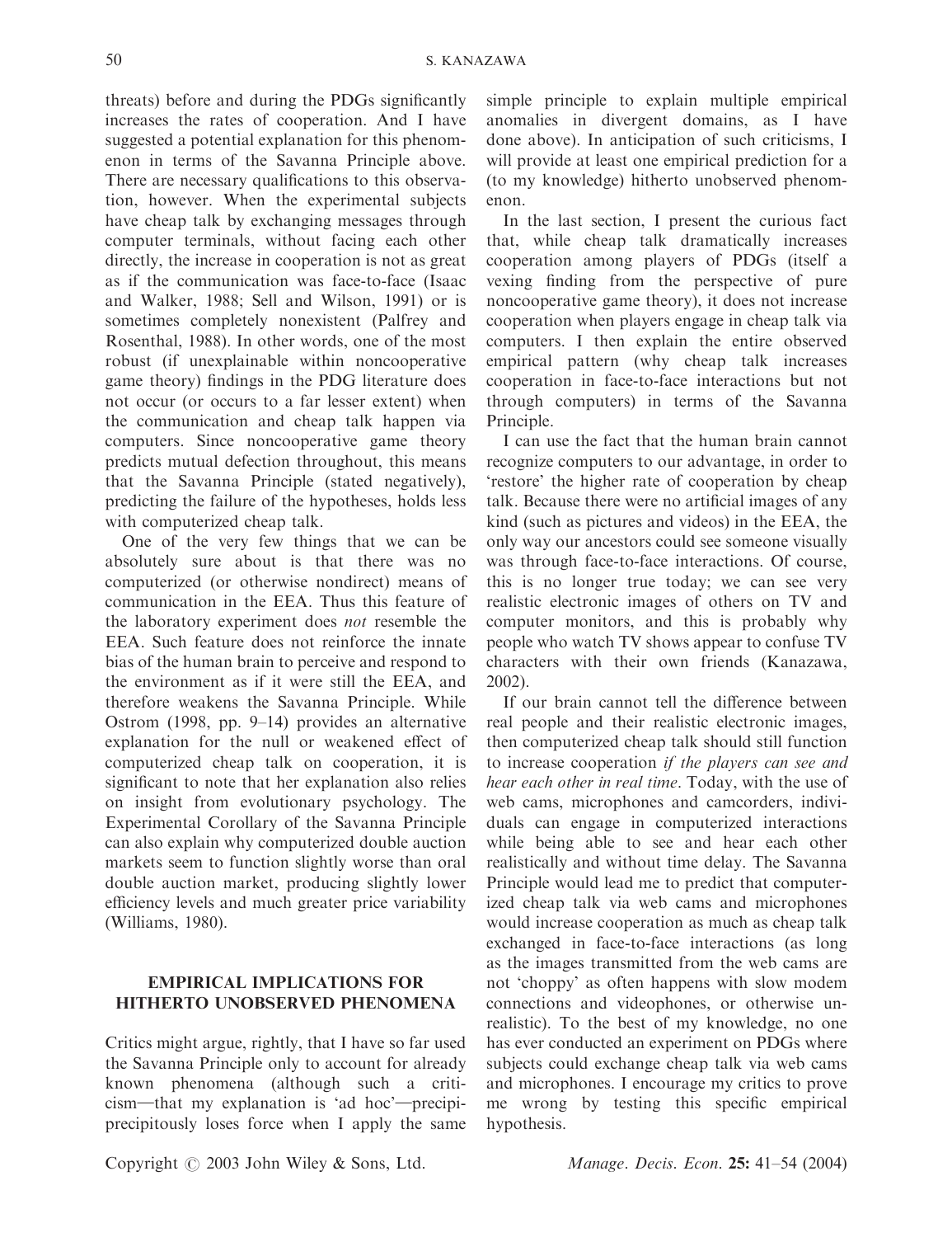# RECOMMENDATIONS FOR BUSINESS AND MANAGEMENT

Finally, what practical implications does my Savanna Principle have for business and management science? While the Savanna Principle is a purely theoretical and abstract proposition, can it offer some suggestions for the efficient management of businesses and corporations?

While I have consistently stated and used the Savanna Principle above in terms of what the human brain *cannot* recognize or deal with (i.e. entities and situations that did not exist in the EEA), its obverse should also be true. The obverse of the Savanna Principle would lead me to predict that the human brain can very easily and readily recognize entities and situations that did exist in the EEA because, more than likely, such recognition is genetically hardwired.

What would be such entities whose recognitions would be hardwired in the human brain? What existed in the EEA that still exists today? If you look around, you would realize that the answer to these questions is: Virtually nothing. Among the very few exceptions, among the very few entities in our life today that existed in the EEA, are: Sexes (the distinction between males and females), ages (the distinction between young and old), and hierarchies. With respect to these three entities that still exist today, the Savanna Principle would suggest the following recommendations to managers and business owners, no matter how politically incorrect they may be.

1. Do not treat men and women identically and interchangeably. An incredibly ingenious recent experiment (Kurzban et al. 2001) convincingly demonstrates that, unlike race categories, sex and age categories are genetically hardwired in the human brain. This finding makes perfect sense from the perspective of the Savanna Principle because the sex and age distinctions have always existed in identical forms throughout the human evolutionary history, while what constitutes an ingroup (whose members are to be favored) and an outgroup (whose members are to be disfavored) depended on what constituted a deme (an endogamous group) in the local society (Whitmeyer, 1997). Thus, while ethnocentrism is probably hardwired, what constitutes an ethnic group is not.

It should therefore be very difficult, if not virtually impossible, for the human brain to treat men and women identically and interchangeably, as difficult as it is for us to believe that sugar is distasteful and rotten meat is delicious. The current law that requires that employers and employees treat men and women identically and interchangeably goes against the core of human nature, and, just like anything else that goes against human nature, it is likely to fail. Besides, it makes no sense to treat men and women identically and interchangeably because ample empirical evidence incontrovertibly demonstrates that men and women are inherently and biologically different, and that the sex differences in behavior and outcomes probably result from such biological differences in preferences and dispositions, not from employer discrimination (Browne, 2002).

2. Do not treat the young and the old identically and interchangeably. Because age categories, like the sex categories, are genetically hardwired and cannot therefore be 'erased' (Kurzban et al., 2001), any law that requires that employers and employees treat the young and the old identically and interchangeably also goes against the core of human nature and is bound to fail. The obverse of the Savanna Principle would therefore recommend that employers not ignore the age differences and that they not require their employees to do so either.

Once again, the identical and interchangeable treatment of the young and the old would make no scientific (and thus economic and management) sense since age, like sex, is an important determinant of preferences, predispositions and behavior. Just as 'sex discrimination' is not necessary to explain sex differences in behavior and outcomes, 'age discrimination' is not necessary to explain age differences in behavior and outcomes. Evidence shows that young, unmarried men are responsible for an overwhelming majority of productivity in such widely divergent fields as music, art, literature and science (Kanazawa, 2000; Miller, 1999). Young, unmarried men are intensely competitive and driven to attain a higher status whenever and wherever they find a status hierarchy, no matter now trivial, meaningless or even illegal (Wilson and Daly, 1985). It appears that employers and managers ought to take advantage of such extra energy in the pursuit of corporate goals.

The extreme competitiveness of young men, which leads to their enormous productivity, is a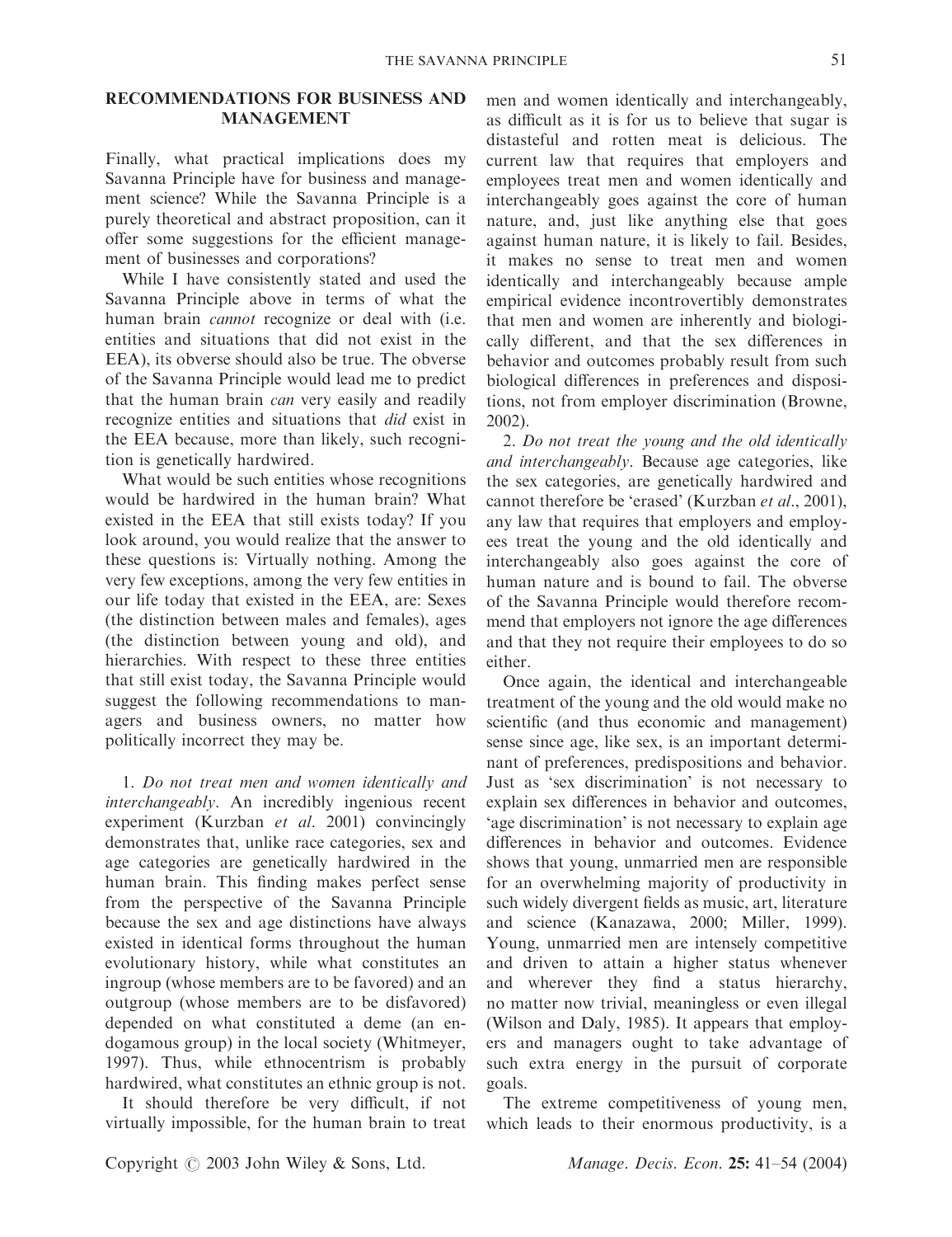double-edged sword, however.4 Their competitiveness manifests itself in their risk-taking behavior (Wilson and Daly, 1985), which is often essential for success in new economic ventures but can be fatal for more routine management decisions with much at stake. For the same evolutionary developmental reasons that make young men competitive and risk-taking, older men are more conservative and risk-averse, because older men who became our ancestors and from whom we inherit our psychological mechanisms, had achieved high statuses by their late adulthood, which they could potentially lose if they continued to be competitive and take risks (Kanazawa and Still, 2000; Kanazawa, 2001, pp. 1151–1153). Thus, while young men are better suited for leading new ventures into uncertain territories, older men and women, who are even more riskaverse than older men (Campbell, 2002), are probably better for routine decision-making.

#### **CONCLUSION**

Despite their mathematical elegance and deductive rigor, microeconomic theories (such as decision theory and game theory) often fail to predict actual human behavior both in laboratory experiments and natural settings. Evolutionary psychology provides a potential answer to this mystery. EP contends that the human brain is biased and content-rich, rather than tabula rasa, and that it is biased to perceive and respond to the environment as if it were still the EEA, in which it evolved and to which it is adapted. The Savanna Principle takes this observation into account and explains why some otherwise reasonable hypotheses about human behavior succeed empirically and why others fail, in terms of the extent to which their scope conditions and assumptions are consistent with the EEA. The Experimental Corollary to the Savanna Principle predicts the extent to which the features of the experimental tests influence the operation of the Savanna Principle. I have explained how the Savanna Principle and its Experimental Corollary can together explain the relative empirical failure of noncooperative game theory and public choice theory (which depend on scope conditions and assumptions which did not hold true in the EEA) and the relative empirical success of network exchange theory in sociology and competitive price theory (which do not depend on such scope conditions and assumptions). I reiterate the point, however, that, while I concentrate on microeconomic theories in this paper, the Savanna Principle and its Experimental Corollary are general in that they can predict the extent to which any reasonable hypothesis about human behavior from any theoretical perspective accurately predicts human behavior, as long as all of the scope conditions and assumptions necessary for its derivation are clearly stated.

#### Acknowledgements

The author thanks Denise L. Anthony, John M. Orbell, Toshio Yamagishi and the Editor for their comments on earlier drafts.

#### **NOTES**

- 1. I thank Denise L. Anthony for pointing this out to me.
- 2. While anonymity is not essential for auction markets, reputation is. Sotheby's is not likely to invite just anyone off the street into its auction gallery and accept her personal check, and participants in eBay are not likely to transact with someone with a reputation for cheating. That is why eBay provides members' reputation scores on its site, while preserving their anonymity through computerized transaction via anonymous handles. The genius behind eBay's success is eliminating what is not necessary for efficient auction (face-to-face transactions) while preserving what is (reputation).
- 3. I thank Toshio Yamagishi for pointing out this alternative explanation to me.
- 4. I thank the Editor for pointing this out to me.

#### REFERENCES

- Axelrod R. 1984. The Evolution of Cooperation, Basic: New York.
- Barash DP. 1982. Sociobiology and Behavior (2nd edn), Elsevier: New York.
- Barkow JH, Cosmides L, Tooby J (eds). 1992. The Adapted Mind: Evolutionary Psychology and the Generation of Culture, Oxford University Press: New York.
- Ben-Ner A, Putterman L. 2000. On some Implications of evolutionary psychology for the study of preferences and institutions. Journal of Economic Behavior and Organization 43: 91–99.
- Bienenstock EJ, Bonacich P. 1992. The core as a solution to exclusionary networks. Social Networks 14: 231–243.
- Bonacich P. 1976. Secrecy and solidarity. Sociometry 39: 200–208.
- Bowlby J. 1969. Attachment and loss. In Attachment, vol 1. Basic: New York.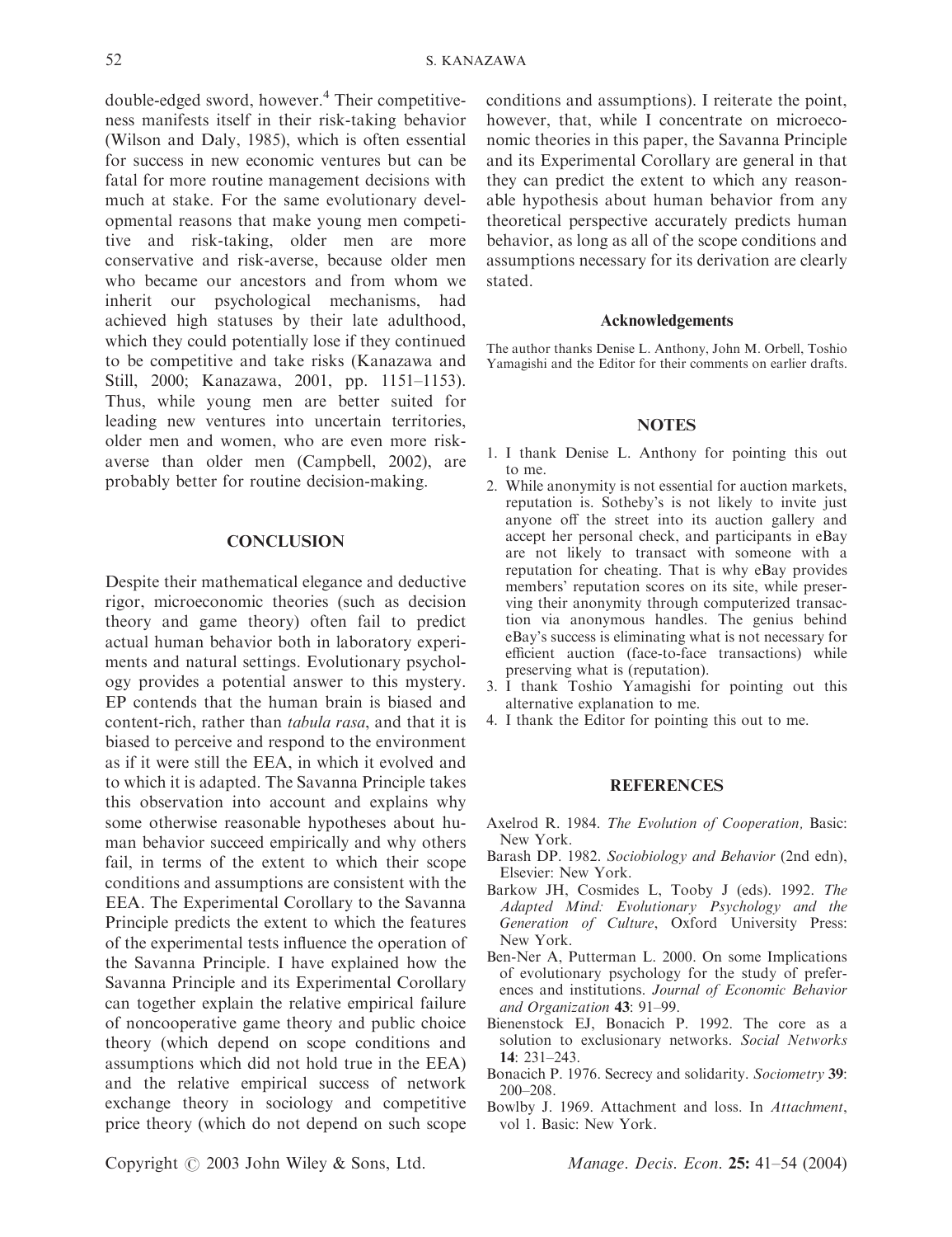- Browne KR. 2002. Biology at Work: Rethinking Sexual Equality. Rutgers University Press: New Brunswick.
- Burt RS. 1992. Structural Holes: The Social Structure of Competition. Harvard University Press: Cambridge.
- Burt RS. 2000. The social capital of French and American managers. Organization Science 11: 123–147.
- Buss DM. 1999. Evolutionary Psychology: The New Science of the Mind. Boston: Allyn and Bacon.
- Campbell A. 2002. A Mind of Her Own: The Evolutionary Psychology of Women. Oxford University Press: Oxford.
- Cartwright J. 2000. Evolution and Human Behavior: Darwinian Perspectives on Human Nature. MIT Press: Cambridge.
- Collins R. 1994. Why the social sciences won't become high-consensus, rapid-discovery science. Sociological Forum 9: 155-177.
- Cosmides L, Tooby J. 1994. Better than rational: evolutionary psychology and the invisible hand. American Economic Review 84(May): 327–332.
- Davis DD, Holt CA. 1993. Experimental Economics, Princeton University Press: Princeton.
- Emerson RM. 1962. Power-dependence relations. American Sociological Review 27: 31–41.
- Emerson RM. 1972a. Exchange theory, part I: a psychological basis for social exchange. In Sociological Theories in Progress, vol. 2, Berger J, Zelditch Jr, M, Anderson B (eds). Houghton Mifflin: Boston; 38–57.
- Emerson RM. 1972b. Exchange theory, part II: exchange relations and network structures. In Sociological Theories in Progress, vol. 2, Berger J, Zelditch Jr, M, Anderson B (eds). Houghton Mifflin: Boston; 58–87.
- Frank RH. 1987. If Homo Economicus could choose his own utility function, would he want one with a conscience? American Economic Review 77: 593–604.
- Frank RH. 1988. Passions Within Reason: The Strategic Role of Emotions, Norton: New York.
- Gintis H. 2000. Game Theory Evolving, Princeton University Press: Princeton.
- Green DP, Shapiro I. 1994. Pathologies of Rational Choice Theory: A Critique of Applications in Political Science, Yale University Press: New Haven.
- Hannan MT, Carroll GR. 1992. Dynamics of Organizational Populations: Density, Legitimation, and Competition, Oxford University Press: New York.
- Hirshleifer J. 1988. On the emotions as guarantors of threats and promises. In The Latest on the Best: Essays on Evolution and Optimality, Dupré J (ed.). MIT Press: Cambridge; 307–326.
- Hirshleifer J. 1998. The bioeconomic causes of war. Managerial and Decision Economics 19: 457–466.
- Holt CA. 1995. Industrial organization: a survey of laboratory research. In The Handbook of Experimental Economics, Kagel JH, Alvin E, Roth AE (eds). Princeton University Press: Princeton; 349–443.
- Isaac MR, Walker J. 1988. Communication and freeriding behavior: the voluntary contribution mechanism. Economic Inquiry 26: 585–608.
- Kahan JP, Rapoport A. 1984. Theories of Coalition Formation, Hillsdale: Lawrence Erlbaum Associates: Hillsdale.
- Kanazawa S. 2000. Scientific discoveries as cultural displays: a further test of Miller's courtship model. Evolution and Human Behavior 21: 317–321.
- Kanazawa S. 2001. De gustibus est disputandum. Social Forces 79: 1131–1163.
- Kanazawa S. 2002. Bowling with our imaginary friends. Evolution and Human Behavior 23: 167–171.
- Kanazawa S, Still MC. 2000. Why men commit crimes (and why they desist). Sociological Theory 18: 434–447.
- Kiyonari T, Tanida S, Yamagishi T. 2000. Social exchange and reciprocity: confusion or a heuristic? Evolution and Human Behavior 21: 411–427.
- Kurzban R, Tooby J, Cosmides L. 2001. Can race be erased? Coalitional computation and social categorization. Proceedings of the National Academy of Sciences 98: 15 387–15 392.
- Markóczy L (ed.). 1998. Management, organization and human nature. Managerial and Decision Economics. 19 (7–8).
- Maryanski AR. 1987. African ape social structure: is there strength in weak ties? Social Networks 9: 191–215.
- Maryanski A, Ishii-Kuntz M. 1991. A cross-species application of Bott's hypothesis on role segregation and social networks. Sociological Perspective 34: 403–425.
- Maryanski A, Turner JH. 1992. The Social Cage: Human Nature and the Evolution of Society, Stanford University Press: Stanford.
- Miller GF. 1999. Sexual selection for cultural display. In The Evolution of Culture: An Interdisciplinary View, Dunbar R, Knight C, Power C (eds). Rutgers University Press: New Brunswick; 71–91.
- Molm LD. 1997. Coercive Power in Social Exchange, Cambridge University Press: Cambridge.
- Nash J. 1951. Non-cooperative games. Annals of Mathematics 54: 286–295.
- Olson M. 1965. The Logic of Collective Action: Public Goods and the Theory of Groups, Harvard University Press: Cambridge.
- Ostrom E. 1998. A behavioral approach to the rational choice theory of collective action. American Political Science Review 92: 1–22.
- Ostrom E, Walker J, Gardner R. 1992. Covenants with and without a sword: self-enforcement is possible. American Political Science Review 86: 404–417.
- Palfrey TR, Rosenthal H. 1988. Private incentives in social dilemmas. Journal of Public Economics 35: 309–332.
- Ridley M. 1993. The Red Queen: Sex and the Evolution of Human Nature, Penguin: New York.
- Rogers AR. 1994. Evolution of time preference by natural selection. American Economic Review 84: 460–481.
- Rubin PH. 2001a. The state of nature and the evolution of political preferences. American Law and Economics Review 3: 50–81.